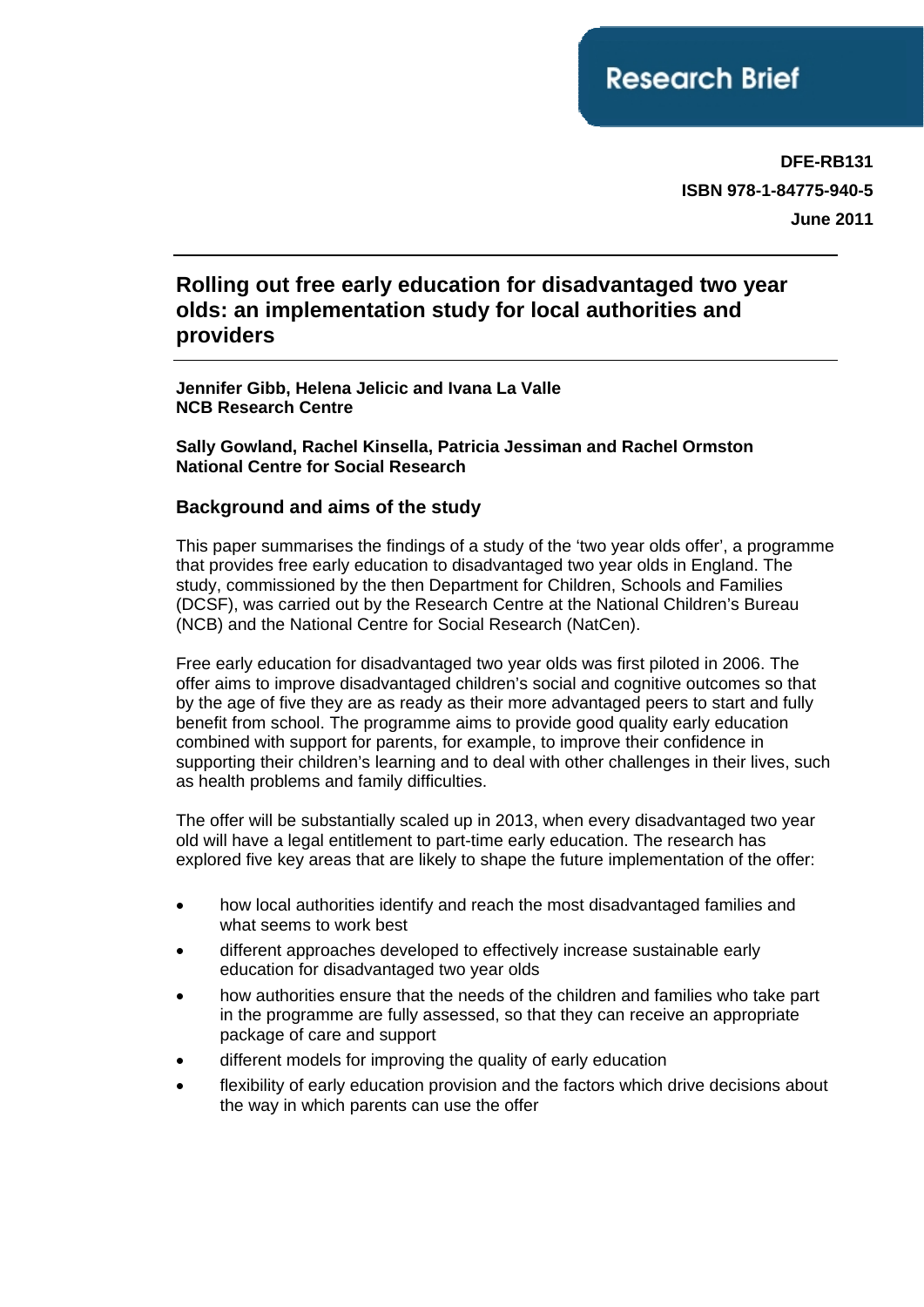# **Key findings**

- Use of local 'intelligence' and professionals' knowledge of local families was seen by the case study authorities as the most effective strategy for reaching and engaging families in the offer.
- From the evidence we gathered, it would seem that an effective strategy for targeting the offer would involve a comprehensive list of children before they turn two (e.g. birth data), complemented by information provided by professionals delivering a universal service (e.g. health visitors).
- The research suggests that local authorities should be given flexibility in using funding for the offer, so that financial arrangements can be tailored to different local childcare market conditions.
- There was a commitment to the idea that the offer should involve family support, as well as early education, but childcare providers' engagement with family support varied considerably.
- Going forward, childcare providers with limited experience of catering for vulnerable children will require training, to ensure they will have the capacity and the confidence to increase their in-take from the offer, or indeed take part in the programme for the first time.
- The evidence shows that the ability to deliver the range of support families need was largely dependent on the availability of children's centres, which played a key role in providing and co-ordinating family support.
- There was a commitment among the case study authorities to ensuring that early education funded by the offer is of high quality. However, as the programme is scaled up, it could prove challenging to find enough settings of sufficient high quality.
- Ofsted ratings were not seen as sufficient to assess the quality of providers, therefore a range of local and national quality assurance schemes were used to assess providers' suitability for the offer.
- Going forward the Department for Education (DfE) may wish to consider how much variation in quality would be acceptable and whether providers delivering the offer should be asked to follow national guidelines.
- Considerable effort was required to find childcare arrangements that suited families, were in the best interests of children and were financially viable for providers. When the offer is scaled up, some authorities may have to invest considerable time and resources to ensure the needs of these different groups can be met.

# **Methodology**

A case study approach was used to explore in depth the research questions from the perspective of local authorities, key stakeholders and childcare providers. Eight authorities with programmes of different sizes and that had joined at different times were included in the study. The selected authorities included a mixture in terms of childcare markets, rural and urban areas, and level of deprivation/affluence. Within each authority we interviewed childcare providers of different types (i.e. day nurseries, childminders, children's centres and sessional providers) and in different sectors. Between November 2010 and February 2011, we carried out in-depth interviews with 44 local authority staff and other key stakeholders, 29 staff in 16 group settings, 11 childminders and four childminding co-ordinators.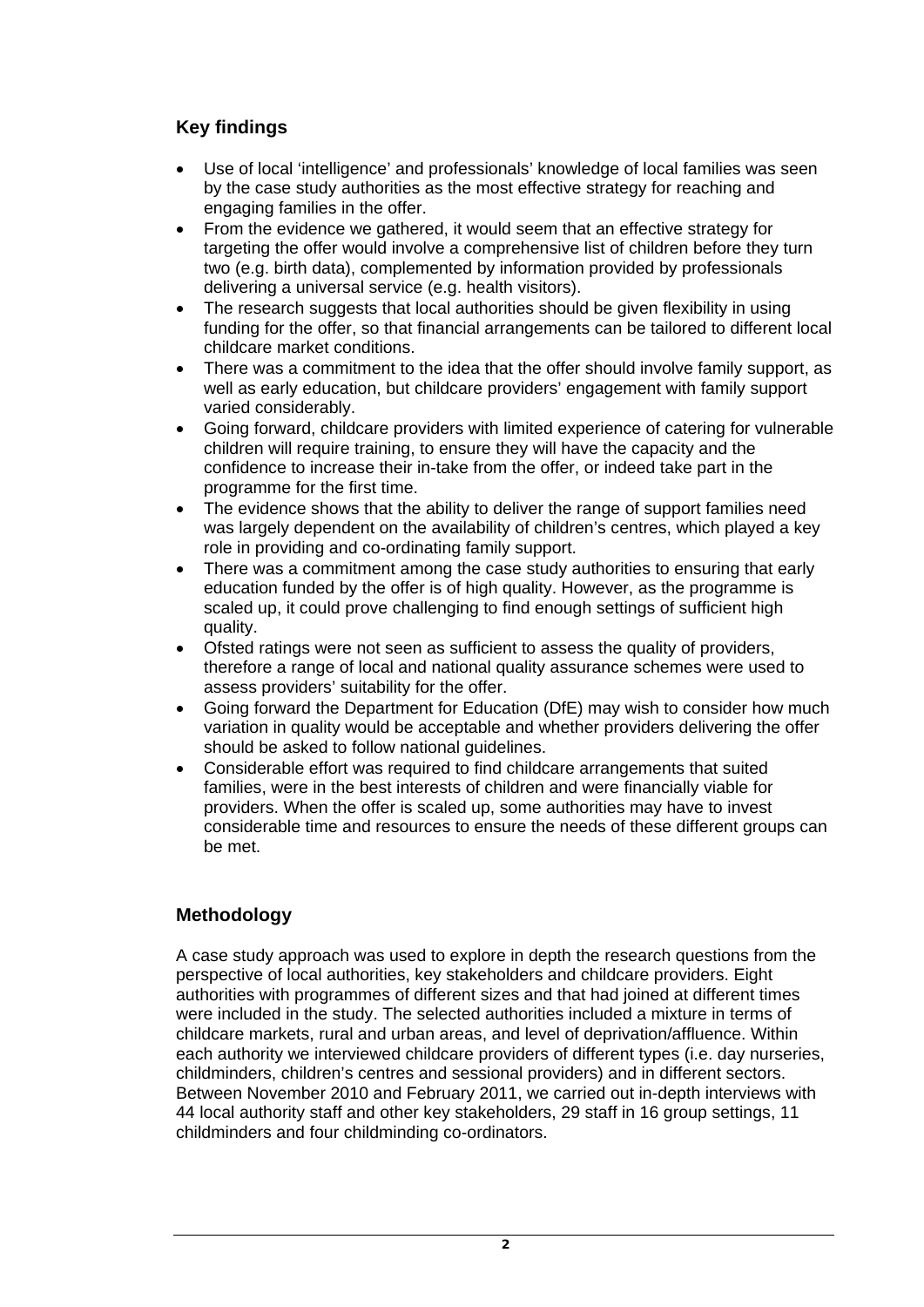### **Findings**

#### *Managing the offer*

Approaches to managing the offer varied in terms of which local authority team led on the programme and whether management responsibility was centralised, shared or devolved. These variations reflected local circumstances and were developed in line with local needs. For example, in large rural areas it was not seen as appropriate for the management of the offer to be co-ordinated centrally by one person. While devolved and shared management arrangements could work well, once the offer is scaled up, it will be important to ensure that the model does not become disjointed. Whatever the arrangements, going forward the success of the offer will be crucially dependent on having sufficient capacity to effectively manage a considerably larger programme.

The development of the programme encouraged inter-agency working (e.g. with health services, JobCentre Plus) as local authorities needed help to identify and reach the 'right' families, and ensure families had access to a range of support, in addition to early education. However, there is scope for improving joint working with key stakeholders, including parents who, by and large, had not been involved in the development and implementation of the offer in the case study areas. Key stakeholders could be involved in discussions about the delivery of the offer, either through dedicated steering groups or other mechanisms, like parent fora.

Arrangements for delivering the offer varied considerably reflecting the balance authorities tried to strike between families' needs and circumstances and what local childcare providers were able and willing to offer. For example, some authorities that had received funding for 15 hours a week provided ten weekly hours instead, so that places could be offered to more families and/or could cover school holidays. The latter arrangement was more attractive to providers that operated an all year round service; avoiding long breaks was also considered to benefit children, particularly if the settling in period had proved difficult.

Views on the adequacy of the funding provided for the offer were divided and were largely influenced by local childcare rates. In some cases funding for the offer was similar or even higher than local rates. In others it was below, or considered sufficient to cover basic childcare, but not the additional resources required to support vulnerable two year olds. The fact that the offer was very part-time (i.e. 10-15 weekly hours) and usually only during term time, was also a barrier to recruiting some providers that operated all year round and typically offered longer sessions (e.g. 20 weekly hours).

The study identified a number of **facilitators** to the effective management and delivery of the offer, including:

- effective communication and close working relationships between those involved in managing the programme
- making use of existing groups and networks to engage with stakeholders, including parents and childcare providers
- creating strong links between providers, local authority staff and children's centres
- sharing information effectively, including working with partners to share data about potentially eligible families
- **Example 3 Indian Cially worthwhile.** The state of the state of the state of the state of the state of the state of the state of the state of the state of the state of the state of the state of the state of the state of th • demonstrating to providers how they can utilise income from different funding streams, to encourage them to view participation in the offer as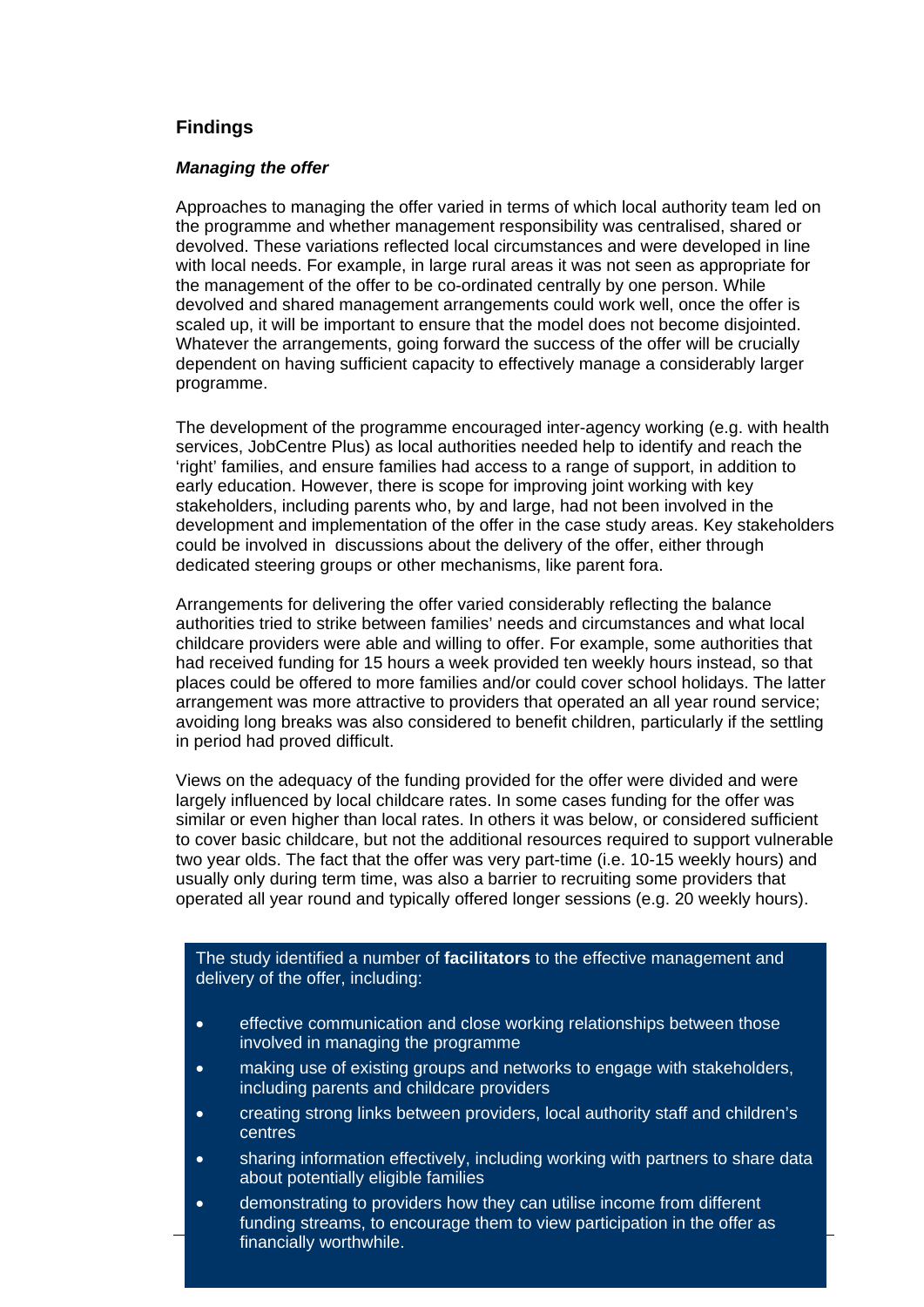### *Targeting the offer*

The experiences reported by local authorities related partly to implementing the eligibility rules for the offer set by the previous government. These required local authorities to use local data (e.g. on areas where deprivation was highest, on families in receipt of benefits) to identify eligible families. However, this approach was not always seen as helpful in identifying families in greatest need. Use of local knowledge and professionals' expertise was seen as a much more effective outreach strategy.

In some areas the task of identifying and recruiting eligible families was seen very much as a partnership effort between various professionals and agencies within a local authority. Children's centres in particular could play a key role in identifying and reaching families for the offer. The findings suggest that a particularly effective strategy for the offer needs to involve a comprehensive list of children before they turn two (e.g. birth data), complemented by information provided by professionals delivering a universal service (e.g. health visitors).

There were challenges in relation to reaching families linked to geography, as identifying eligible families in remote rural areas could prove difficult. Children in temporary accommodation were also more difficult to engage and strategies should be explored to reach them more effectively.

While one authority in the study advertised the programme to parents, others had not done so on the basis that places were limited and wide publicity was likely to generate demand they could not meet. As the offer is extended, local authorities will need to consider whether increased marketing or other forms of targeting are required, or whether there are advantages to continuing to focus on word of mouth and existing referral routes.

The Comprehensive Assessment Framework (CAF) was used in some authorities to identify families for the offer. CAF was also seen as effective in ensuring that children's and families' needs were identified and addressed, and the offer was linking to other relevant initiatives. While the use of CAF was becoming more common, some providers were uncomfortable with the information this required. Another challenge was ensuring that CAF was not simply used to secure an early years place, and that it remained open after the child was offered a place so that staff could continue to monitor and address the range of needs a family had.

The research identified inconsistencies in understanding how eligibility criteria should be checked. This suggests that local authorities should provide some clear guidelines on when and how professionals are allowed to use their own judgment when establishing a child's eligibility for the offer.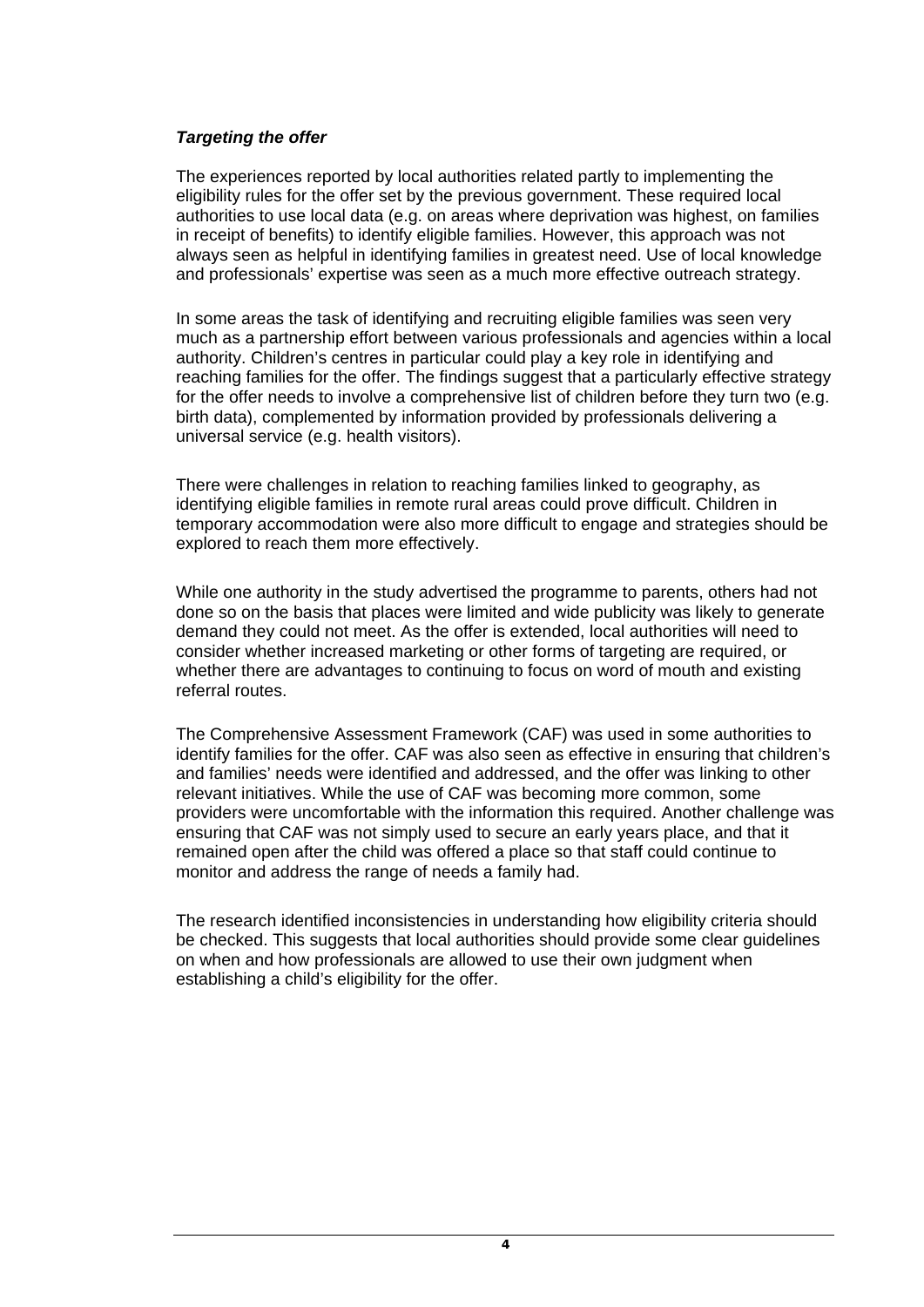The findings indicated factors that **facilitated** the process of identifying and targeting the 'right' families, including:

- working with children's centres, who already work with local vulnerable families, and with health services, who have access to all young children
- using local knowledge and expertise to identify and target the most disadvantaged families
- having a clear system in place for referring families to the offer
- using CAF to make sure the 'right' families are targeted and offered the range of support they need.

### *Involving early years providers in the offer*

The issues associated with identifying and engaging providers in the offer were influenced by the conditions of the local childcare market. In areas where childcare demand and childcare costs were high, it could prove difficult to sign up a sufficient number of providers, even for the relatively modest number of places supported by the current funding level. On the other hand, where childcare costs and demand for childcare were low, the offer provided an important source of funding and could play a key role in ensuring the sustainability of some providers.

Uncertainty over the number of places being funded in the future appears to have created challenges in terms of deciding how widely to advertise the programme to families and to providers, and planning for meeting programme requirements. It is possible that these challenges may start to be overcome now that future funding for the offer is clearer.

Some difficulties were also evident in relation to signing up providers meeting quality requirements; either those established locally or by the previous administration (i.e. an Ofsted rating of good or outstanding, or a satisfactory rating but with demonstrable capacity to improve it). There was limited use of settings that did not meet this quality criteria in the case study areas, typically as the last resort (i.e. if nothing else was available locally) and in some cases in response to parents' preferences. However, the research findings show that when the programme is scaled up, it could prove very challenging to find a sufficient number of settings that meet quality requirements.

Local authorities did not appear to be relying solely on Ofsted ratings to assess providers' quality, as these were not always seen as reliable. This was mainly because Ofsted inspections are carried out infrequently (i.e. every three years), while a quality assessment has a short shelf-life, typically around a year. The reliability of Ofsted ratings was also questioned by some respondents because of inconsistencies between these and results from quality assessment schemes used locally.

Local authorities were expected to monitor the impact of the offer. Case study authorities appeared to be at different stages in terms of their ability to robustly monitor the impact of the programme on parents and children. As the offer is scaled up, putting in place clear, effective monitoring systems will become even more important.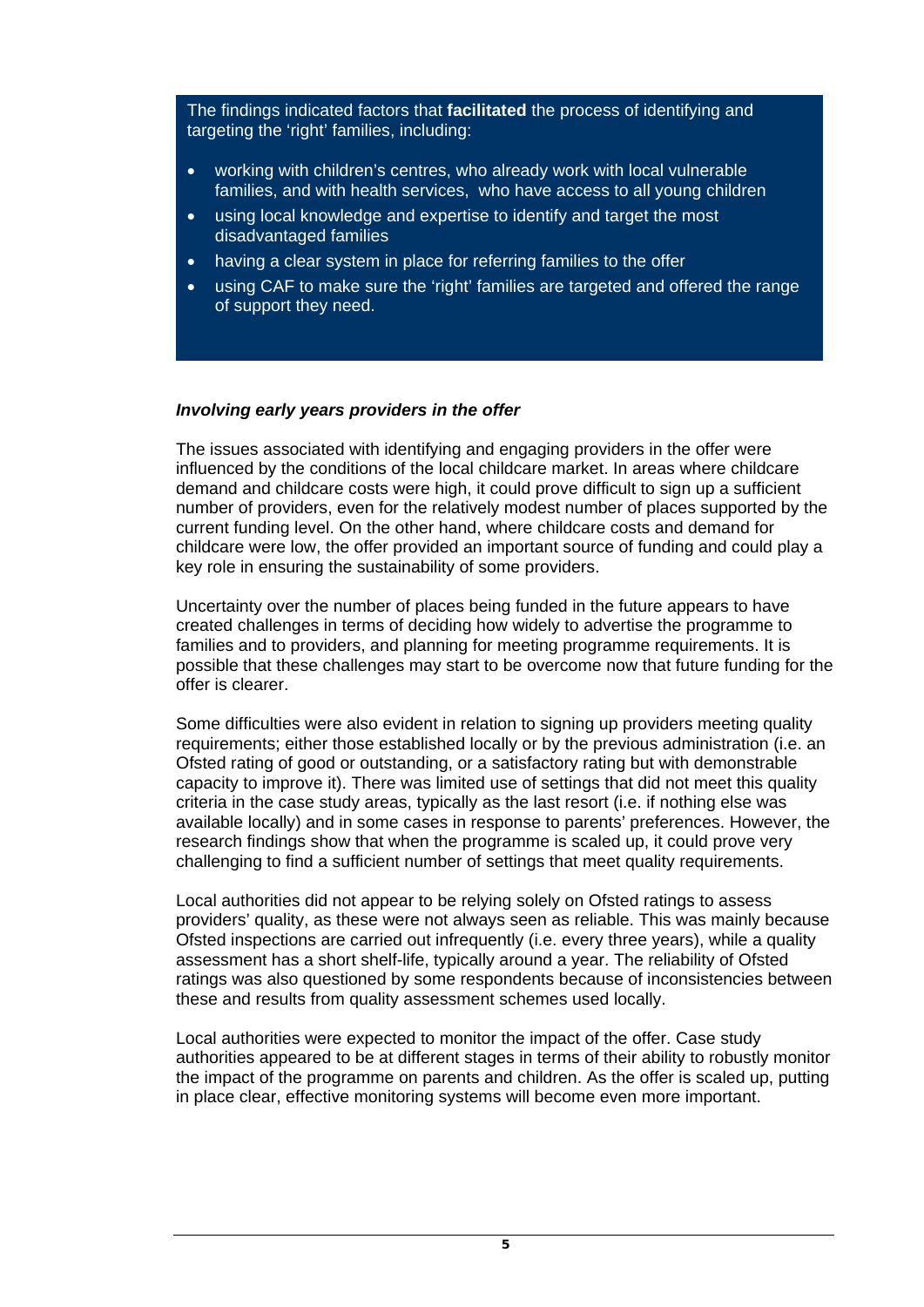The research evidence highlights a number of factors that may **facilitate** the successful recruitment and support of high quality providers, including:

- making effective use of existing networks to introduce the offer to new providers
- encouraging providers to see quality assessments and the associated support as a benefit to their business
- providing additional training relevant to the offer, particularly around procedures new providers may be less familiar with (e.g. CAF, child protection)
- funding stability is likely to be key to encouraging sufficient providers to sign up to the scheme as it is scaled up.

### *Early years providers' experience of the offer*

In terms of providers' sustainability and capacity, the impact of the offer varied. The offer appeared to have contributed to the sustainability of providers operating in very disadvantaged areas, with low demand for childcare and low fees. It had a limited impact on providers for whom the offer was not particularly attractive for financial reasons (i.e. the funding was not seen to be in line with local rates and/or not sufficient to cover the cost of supporting vulnerable children). However, it did help to fill some of their places, and its role may increase in significance if high unemployment and financial difficulties result in a decline in demand for childcare from working parents. The impact on providers' capacity was limited mainly due to the uncertainty over funding for the offer, which tended to come at rather short notice, and therefore discouraged some providers from embarking in potentially costly expansion plans.

There is some evidence that the offer may have encouraged providers to operate more flexibly. Providers in the case studies were willing to be flexible in a range of ways, primarily to ensure children got the most out of their place, but in some cases they also demonstrated willingness to be flexible to meet parents' needs. However, their flexibility had limits and these were largely related to sustainability issues, and the fact that a part-time and term time offer had to fit with services that were typically operating longer sessions and were open all year round.

The impact of the offer on quality improvement appears to have been limited. This was probably partly because case study authorities were aiming to recruit providers at the higher end of the quality spectrum, and made limited use of providers considered to be below an acceptable standard of quality. The limited impact on quality was also due to the fact that providers were already engaged in local quality improvement schemes offered (and indeed in some case made compulsory) by authorities, regardless of whether they were engaged in this particular programme. Providers interviewed for the study were generally positive about the support provided by the local authority, although they identified some gaps around training on specific issues, frequency of support visits, information on and resources for children with disabilities and with special needs.

The profile of the children receiving the offer meant working with children and parents with a range of sometimes complex needs. While this was not new to some providers (particularly children's centres and those that had traditionally catered for very disadvantaged communities), for others this represented a steep learning curve.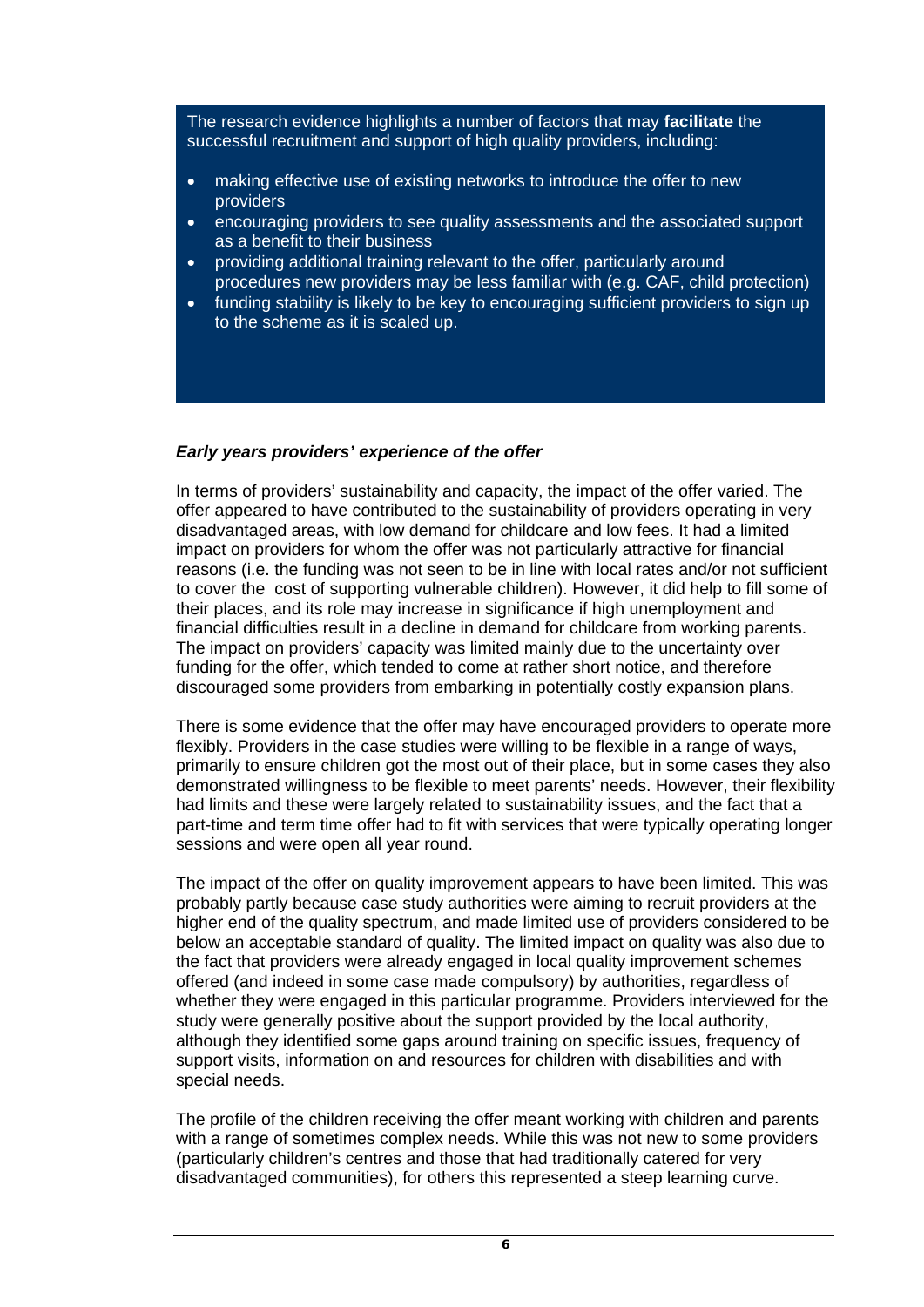The research findings illustrate how some of the above **challenges could be overcome**, particularly when the programme is expanded:

- While working with vulnerable children presented considerable challenges, it also provided opportunities in the form of staff development and training (usually provided by the local authority), and more effective cross-agency working.
- Flexibility in the way funding was used could attract providers, that may otherwise be discouraged from taking part in the offer due to financial reasons. The ability to spread the offer hours throughout the year was attractive to services that were open all year round. Access to additional funding was important to cover the 'loss' some providers made due to the offer's low hourly rates (compared with local rates), and to cover the costs of the additional support some of the children needed.
- The announcement of the level of funding for the offer until 2015 should enable local authorities to develop better delivery plans. These may in turn encourage providers to expand their capacity, if funding levels are guaranteed (by the local authority) for a number of years.
- Local authorities working closely with providers to identify a range of flexible and creative solutions in terms of how and when early education is provided, so that it can meet the needs of providers, children and their parents.

## **Discussion and implications**

## *Identifying and reaching the 'right' families*

The findings on targeting families for the offer show a tension between being consistent in developing and applying eligibility criteria and outreach strategies, and using local 'intelligence' and professionals' knowledge of local families to ensure that the offer is provided to children who most need it. There were mixed views on criteria based on receipt of certain benefits<sup>[1](#page-6-0)</sup>, which were established by the former administration. On one hand, these criteria provided an easy way of 'standardising' the initial targeting process, on the other, they were not always seen as appropriate to identify the right families.

Authorities had also set their own secondary eligibility criteria linked to local priorities and in some cases these were developed in consultation with multi-agency steering groups. Going forward, this would seem an effective way of ensuring that local priorities, as seen from the perspective of a range of family support agencies, are developed, monitored and refined when necessary. Multi-agency groups could also ensure that any flexibility allowed to minimise bureaucracy and maximise the use of local knowledge did not result in 'mis-targeting' and the exclusion of certain groups (e.g. families who are not already engaged with local services).

<span id="page-6-0"></span>j <sup>1</sup> According to rules established by the previous government, in order to be eligible for the offer families had to be in receipt of out of work benefits, extra working Tax Credit relating to disability or Child Tax Credit at a rate higher than the family element.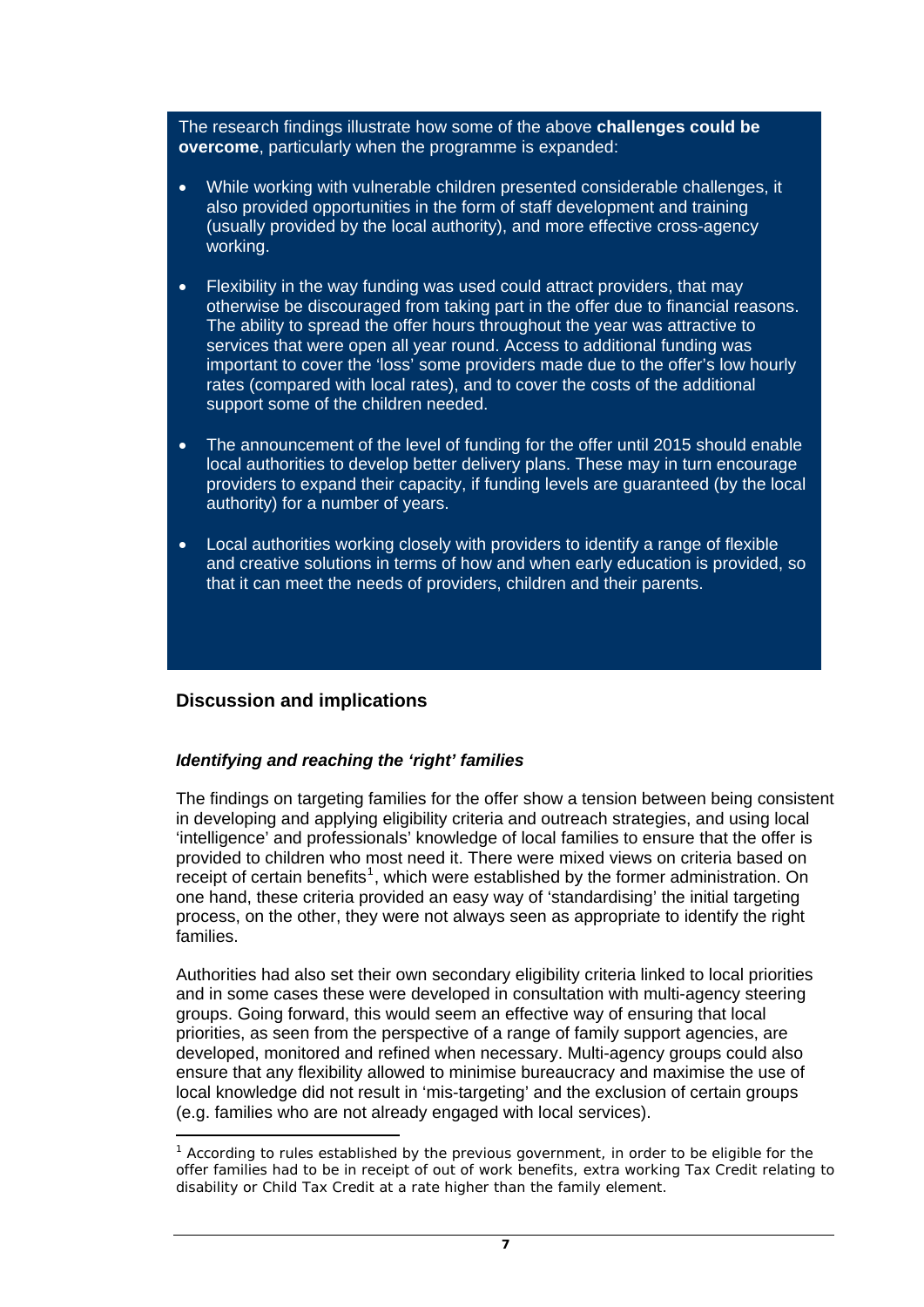### *Increasing sustainable provision*

In deprived areas with low demand for childcare and low childcare costs, the offer has supported the financial viability of some providers (particularly children's centres). In these areas the current funding arrangements would appear adequate to support the planned expansion in the number of places.

However, it is likely that in childcare markets with high demand for childcare and high costs different funding arrangements would be required, as the current funding formula was not seen as financially viable to support the kind of expansion planned for 2013. The task of making the offer more attractive in these areas is likely to be facilitated if authorities are given more flexibility in using funding, for example, in deciding the amount of early education eligible families should be entitled to. The evidence suggests that when authorities were able to use funding creatively to make the offer more financially attractive, this was done in ways that helped to sustain the quality of provision (e.g. providing staff training, specialist support, home learning resources) and its flexibility (e.g. funding for provision during holidays). However, unless central funding is adjusted to take into account higher than average childcare costs in some areas<sup>[2](#page-7-0)</sup>, this may mean that in these areas the funding will cover fewer places and less provision compared with less expensive parts of the country.

Childminders are entitled to provide the two year olds offer provided that they are part of a local childminding network, however, their engagement with the offer was limited. While in some cases this reflected parental choice, the research shows that there is room for increasing their involvement, as they could play an important role in supporting future expansion. Like group settings, childminders were affected by the financial issues mentioned above and flexibility in how authorities use funding could also make the offer more attractive to childminders. In addition, their participation in the programme could be encouraged by providing support for quality improvement, the achievement of relevant qualifications and facilitating participation in local childminding networks.

## *An appropriate package of care and support*

 $\overline{a}$ 

There was a widespread commitment to the idea that the offer was more than just early education and it required providing a range of support to ensure that children fully benefit from the programme. However, it was also evident that childcare providers' engagement with family support varied considerably. Predictably children's centres were typically more engaged in supporting families' diverse needs. Some were able to provide a seamless package of care with settings involved in identifying the range of needs families had and ensuring these needs were adequately met, typically with services provided within the centre. At the other end of the spectrum, there were providers with very limited experience of working with children and families with complex needs, as they had traditionally catered for affluent families. However, even in these cases, providers reported supporting parents' involvement in children's learning and being able to signpost families to relevant services (e.g. local children's centres, Child and Adolescent Mental Health Services, speech and language therapists).

Going forward, the success of this aspect of the offer is very likely to depend on the availability of children's centres, which played a key role in providing and co-ordinating family support in the case study authorities. It will also be important to offer training and

<span id="page-7-0"></span><sup>&</sup>lt;sup>2</sup> In London funding for the offer (£6 an hour) is already higher than funding for the rest of the country ( £4.85 an hour).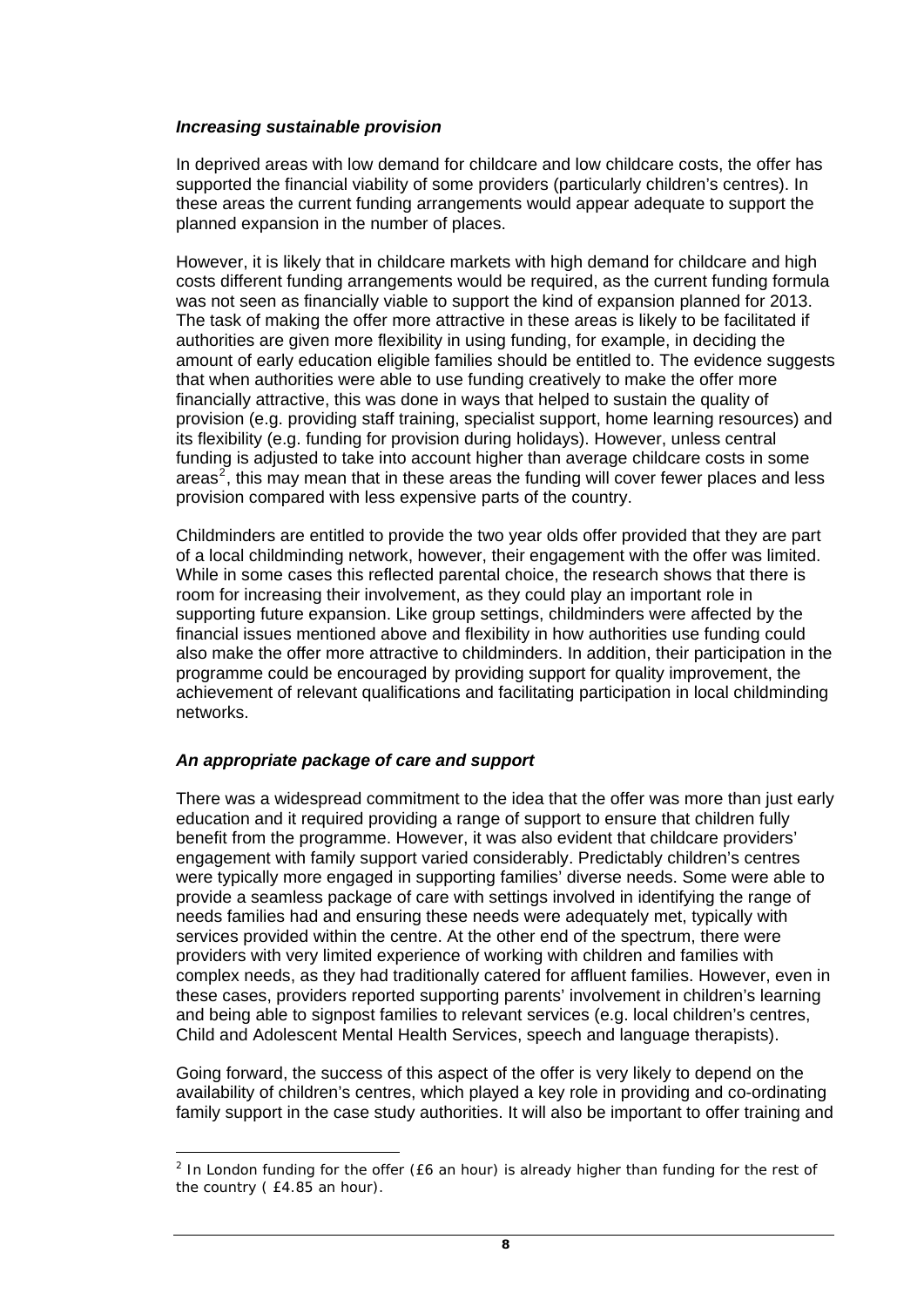support to providers with limited experience of catering for vulnerable children, to ensure they will have the capacity and the confidence to increase their in take from the offer, or indeed take part in the programme for the first time.

Some authorities made engagement with family support a condition for providing an early education place. While there was no evidence that this 'stick' was widely used, it is questionable whether this approach is in the best interests of the child.

## *Improving the quality of provision*

Some authorities experienced difficulties in signing up sufficient providers that met quality requirements. When the programme is scaled up, it could prove very challenging to find enough settings of sufficiently high quality. A related challenge as the programme is extended will be what approach DfE and local authorities take to defining quality provision, and how this is monitored and enforced. As we have seen Ofsted ratings were not considered sufficient and authorities were relying on a range of quality assurance schemes. The latter will all vary to some extent in the criteria they focus on and in how far their approach to monitoring and ensuring quality is evidence based.

As the offer is scaled up, the DfE may wish to consider how much variation in approaches across local authorities they feel is acceptable. Should there, for example, be a list of 'approved' quality schemes? Or should local authorities be required to follow national guidelines (such as the quality assurance principles developed by the National Quality Improvement Network) summarising what an appropriate quality scheme should cover and how this should be monitored?

## *Flexible provision*

Based on interviews with local authority staff and childcare providers, it would appear that many parents involved in the programme did not have the same requirements as working parents (e.g. need for care early in the morning and late afternoon and in some cases at the weekend). Issues of flexibility therefore mainly centred around the need to fit a sessional and term-time offer with services that were typically operating longer sessions and all year round. As discussed above, flexibility about the use of funding for the offer could help deal with some of these issues, with, for example, funding spread over a longer period to avoid holiday interruptions.

However, what was also evident from the research findings is the amount of effort that may be required to find arrangements that suit families, are in the best interests of children and are financially viable for providers. The level of discussion and negotiation to achieve this balance between different interests should not be underestimated; in many cases this balance will not just happen or be regulated by the 'invisible hand' of the market. When the offer is scaled up, some local authorities may have to invest considerable time and resources in ensuring that the needs of different groups can be met.

## *Evaluating the impact of the offer*

While all case study authorities had made some attempt to monitor the impact of the offer on children, families and providers, approaches for doing this varied from very informal methods to sophisticated electronic tracking, following two year olds through the remainder of the Early Years Foundation Stage (EYFS). There was a genuine interest, both among local authorities and providers, in evaluating the impact of the offer. However, in many cases there was a lack of expertise for doing this in an effective way, which resulted in the collection of data that lacked robustness and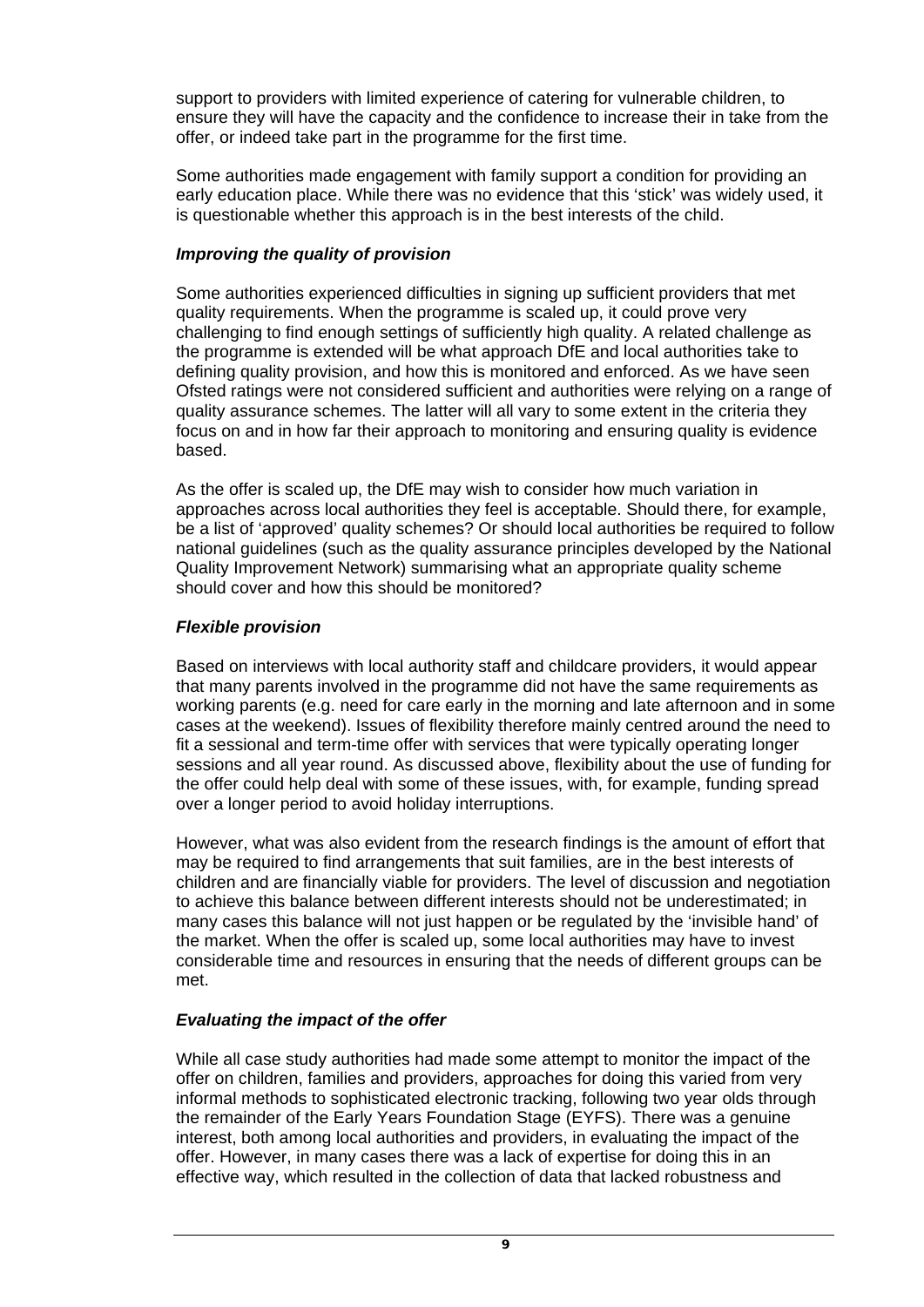consistency and was therefore of limited use. DfE could consider providing an evaluation framework and support for self-evaluation to enable authorities to collect robust and consistent data, which could be analysed within as well as across different areas.